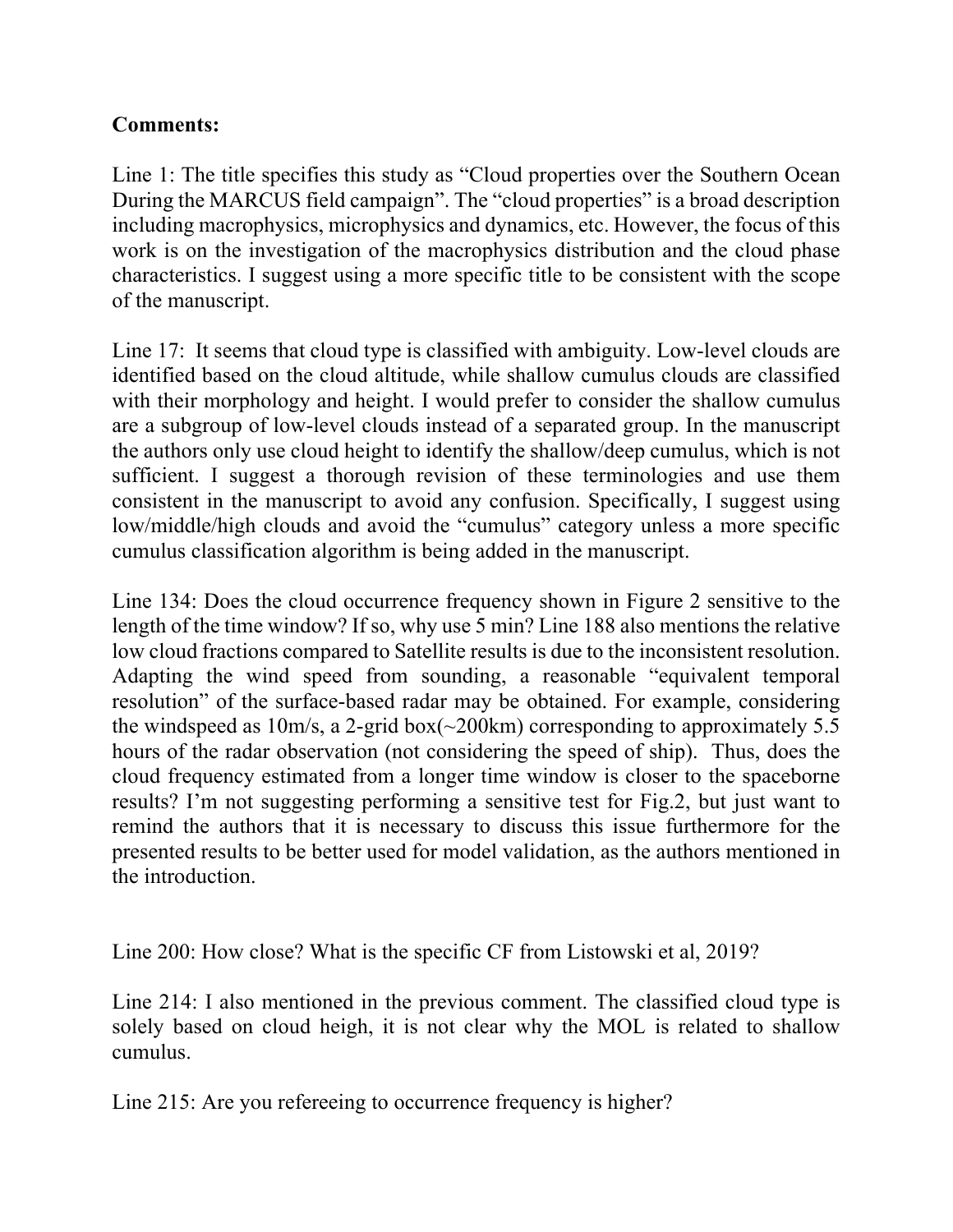Line 226: For Figure 3. Why use the deepest cloud thickness instead of the mean/median thickness? It is hard to interpret the thickness distribution in a statistical perspective as the deepest thickness may be the results of two "outliers" of the cloud in each group. Besides, I suggest using the box plot to present the results shown in Fig. 3b.

Line 232: How the stability is estimated and what is the value for NSO?

Line 235: ...HGH and HOM peak "are" less than  $10 \text{ g m}^{-2}$ 

Line 241: Same as before, the shallow convective clouds are not clearly identified.

Line 248: Table1: Compared to the mean LWP, the std (uncertainty) is too large and indicates the result is statistically insignificant. This may be due to the insufficient MWR observations being collected in the analysis. Have you considered the period when MWR is wet and thus the LWP retrieval becomes unreliable? The maximum LWP value (1937  $g$  m<sup>-2</sup>) seems too large to be accurately retrieved by MWR.

Line 250: Does the "non-contiguous clouds" refers to multi-layer clouds?

Line 251-252: Please add the corresponding statistics in Table 1 to support this statement.

Line 266: Same as before, I suggest using the mean cloud thickness instead of the "maximum" cloud thickness before making further statements.

Line 288:290: What is the meaning of the "majority of WID?" Why not using the mean/median WID? What is the radar temporal resolution?

Line 292: And or " $or$ "?

Line 289L Any supporting information regarding on the chosen of 0.4m/s of WID?

Line 288-Line 294: Please rephrase the description of the classification algorithm, which is not consistent with Figure 5.

Line 293: LWP threshold (10 gm<sup>-2</sup>) from the manuscript and Figure 5 (20 g m<sup>-2</sup>) is not consistent.